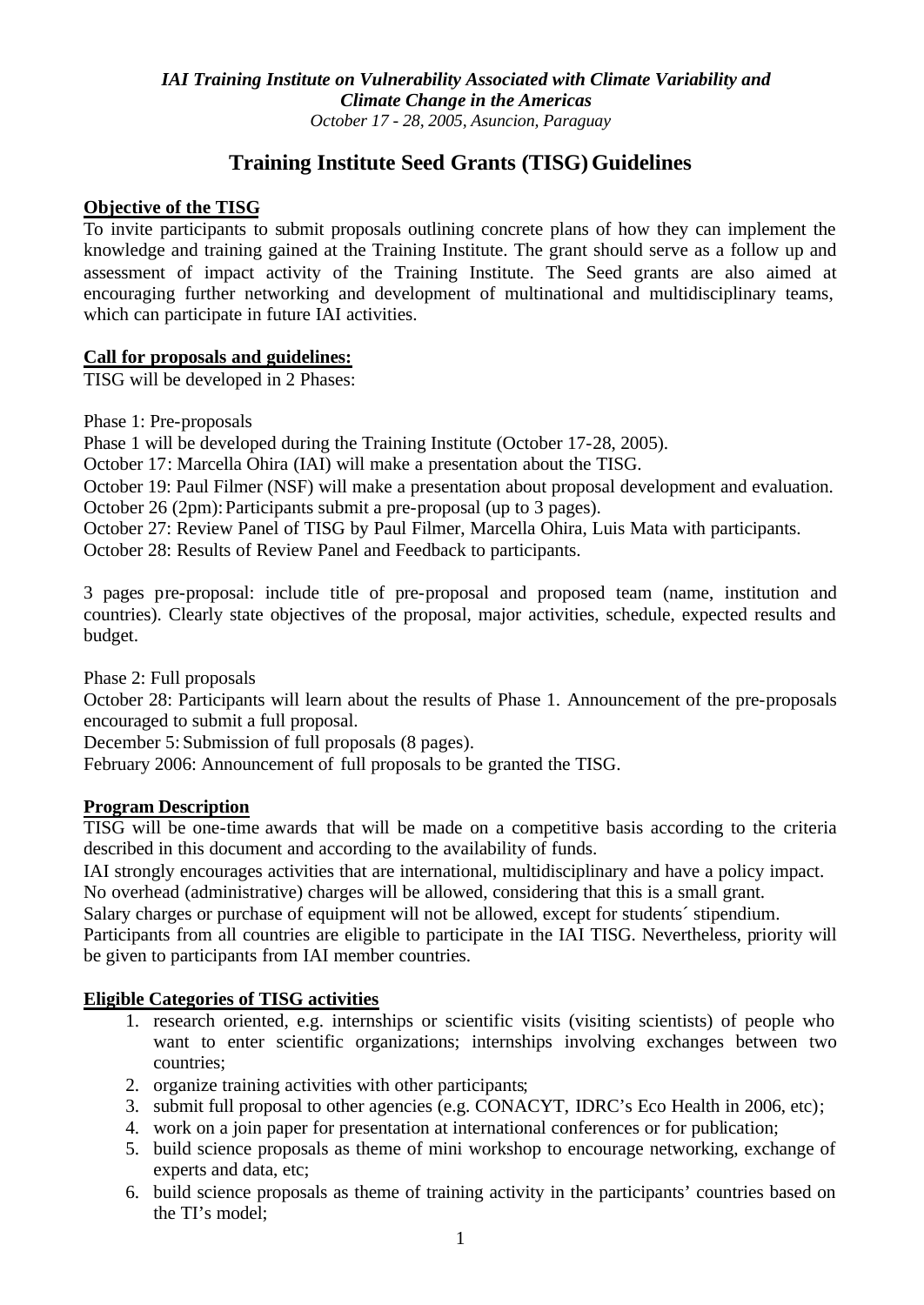- 7. develop a plan to interact with end-users (local workshop, survey, etc.) in order to disseminate information and to interact with civil and grassroots community or the like;
- 8. develop an assessment study in the individual countries (establish a multidisciplinary and multinational group, e.g. university with ministry of health, agriculture, etc);
- 9. develop a regional network in a determined sector (e.g. agriculture/water resources/health) or set of issues (communication with decision makers, end-users; which tools, etc.);
- 10. develop comparative studies across borders; collect data, exchange information.

## **Evaluation Criteria**

The following criteria will be applied (where appropriate to the proposed activity) during the review process:

- Scientific Excellence and Technical Soundness
- Multinational and multidisciplinary collaboration
- Contribution to capacity building
- Policy relevance of the proposed activity
- Appropriateness of budget request for the proposed activity
- In-kind contributions

### **Review Process**

A selection committed will be set up composed by the TI organizers. The committee will evaluate full proposals and will select the grants based on the evaluation criteria outlined above and mainly on the quality of proposals, relevance of the activity to the region, regional balance and appropriateness of the budget. In addition, IAI will respect its policy of conflict of interest in the review of the proposals.

### **Funding available:**

IAI has initially allocated US\$30-35K for The Training Institute on Vulnerability (TI) Seed Grant Program. Additional fundraising efforts are being developed to obtain more funds.

- $\Rightarrow$  TI could support 3 to 6 grants of US\$5 to 10K (with current available resources)
- $\Rightarrow$  Grants will be a one time award for a duration of 6-12 months.

Despite being a program modestly funded, we hope it will be serve as a catalytic mechanism promoting the development of new collaborative activities among professionals and institutions of the Americas, as well as providing ways to disseminate useful knowledge for our countries and societies.

### **Guidelines for Full Proposal Preparation (no more than 8 pages)**

**Proposal Cover Sheet:** Include title of proposal and proposal team: name of participants and institutions (PIs, co-PIs, etc) with respective position title, mailing address, phone, fax and email.

**Table of Contents:** Please include a list of major sections and subsections of the proposal.

**Executive Summary:** It should be on a separate page and limited to half or one page. The Executive Summary is very important, as it will be the primary mean by which the reviewer will start making a judgment of the proposal.

**Introduction/Objectives:** In this section, clearly outline the objectives of the project and, briefly describe the relevance of the project in furthering IAI programmatic development in the Americas.

**Approach:** In this section provide if appropriate information on the following items: (1) an overview of the project, (2) proposed meeting or activity objectives, schedules and/or locations, (3) proposed participants, including their nationalities and affiliations and relevant previous experience, (4) capacity building activity, (5) policy relevance, (6) details of in-kind contributions and their significance to the development of the project, (7) details of recent meetings (if any) on this subject.

**Summary Statement:** Outline the expected results of the project and clearly state the significance of the work for dealing with global change issues in the Americas.